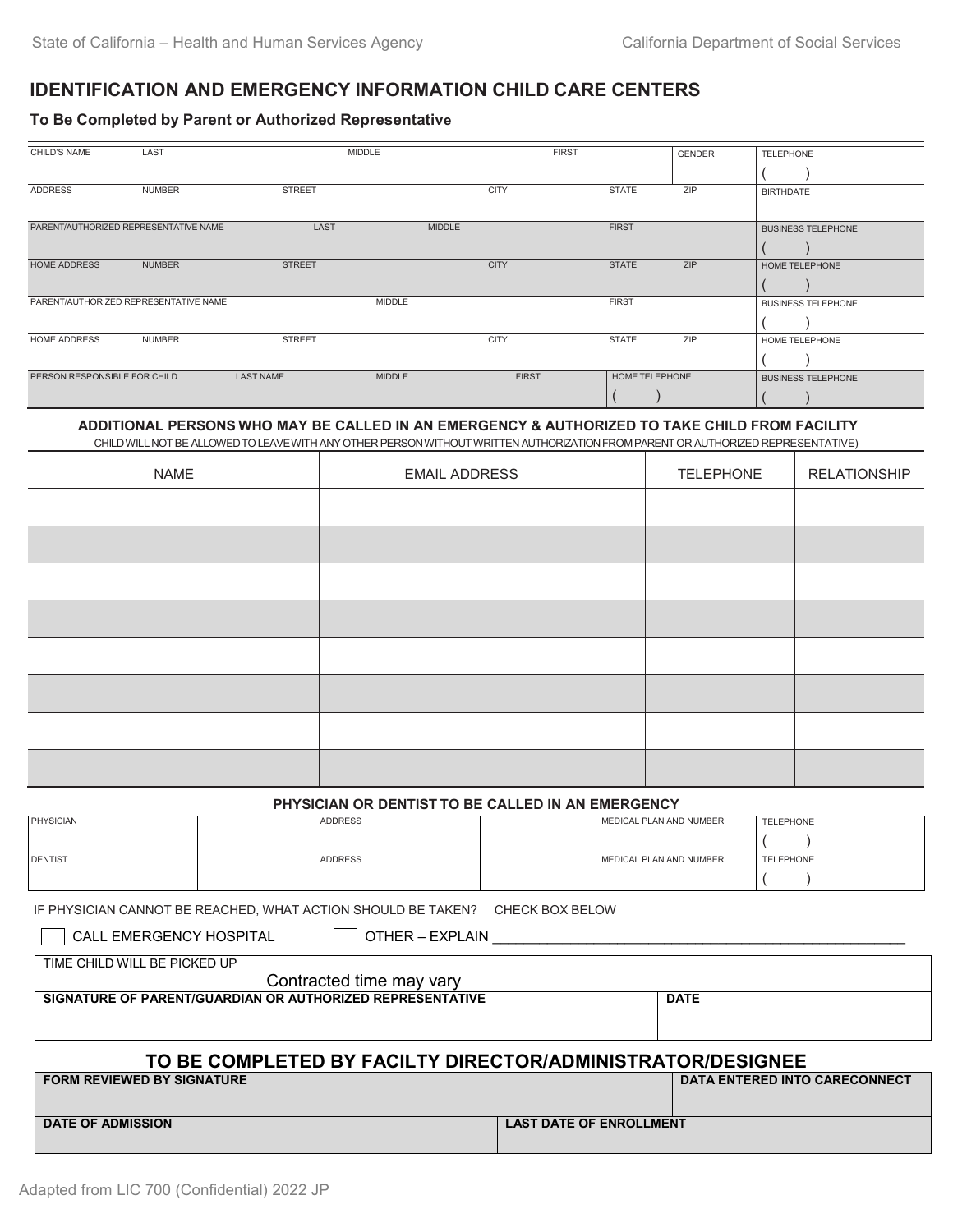# **Los Rios Community College District**

**American River College** • **Cosumnes River College** • **Sacramento City College**

## **Child's History**

|                                                                                                                     | <b>Developmental/Health History</b> |  |  |
|---------------------------------------------------------------------------------------------------------------------|-------------------------------------|--|--|
|                                                                                                                     |                                     |  |  |
| Walked at ______months began talking at ______months Toilet Trained at ______months                                 |                                     |  |  |
| Has child been under regular care of a physician? _______________ Date of last Exam __________________________      |                                     |  |  |
| Please list any past serious illnesses your child has had with approximate dates and specify if hospitalization was |                                     |  |  |
| Has your child been diagnosed with any special needs or disabilities? If yes, please describe                       |                                     |  |  |
| Does your child have frequent colds, allergies, asthma, stomach aches, and/or nosebleeds?                           |                                     |  |  |
|                                                                                                                     |                                     |  |  |
|                                                                                                                     |                                     |  |  |
|                                                                                                                     | <b>Daily Routines</b>               |  |  |
| What time does your child wake up? ___________ Go to bed? ________ Does child nap during the day? ____________      |                                     |  |  |
|                                                                                                                     |                                     |  |  |
|                                                                                                                     |                                     |  |  |
| What is your child's typical mealtime routine?<br><u> What is your child's typical mealtime routine?</u>            |                                     |  |  |
|                                                                                                                     |                                     |  |  |
|                                                                                                                     |                                     |  |  |
|                                                                                                                     |                                     |  |  |
|                                                                                                                     | <b>Additional Information</b>       |  |  |
| Has your child previously attended a program for young children? If yes, for how many hours/days per week?          |                                     |  |  |
|                                                                                                                     |                                     |  |  |
| Who does the disciplining? ____________________What form of discipline do you use? ___________________________      |                                     |  |  |
|                                                                                                                     |                                     |  |  |
|                                                                                                                     |                                     |  |  |
| Please share any additional information that would assist us in meeting your child's needs___________________       |                                     |  |  |

\_\_\_\_\_\_\_\_\_\_\_\_\_\_\_\_\_\_\_\_\_\_\_\_\_\_\_\_\_\_\_\_\_\_\_\_\_\_\_\_\_\_\_\_\_\_\_\_\_\_\_\_\_\_\_\_\_\_\_\_\_\_\_\_\_\_\_\_\_\_\_\_\_\_\_\_\_\_\_\_\_\_\_\_\_\_\_\_\_\_\_\_

**Parent Signature\_\_\_\_\_\_\_\_\_\_\_\_\_\_\_\_\_\_\_\_\_\_\_\_\_\_\_\_\_\_\_\_\_\_\_\_\_\_\_\_\_\_\_\_ Date\_\_\_\_\_\_\_\_\_\_\_\_\_\_\_\_\_**